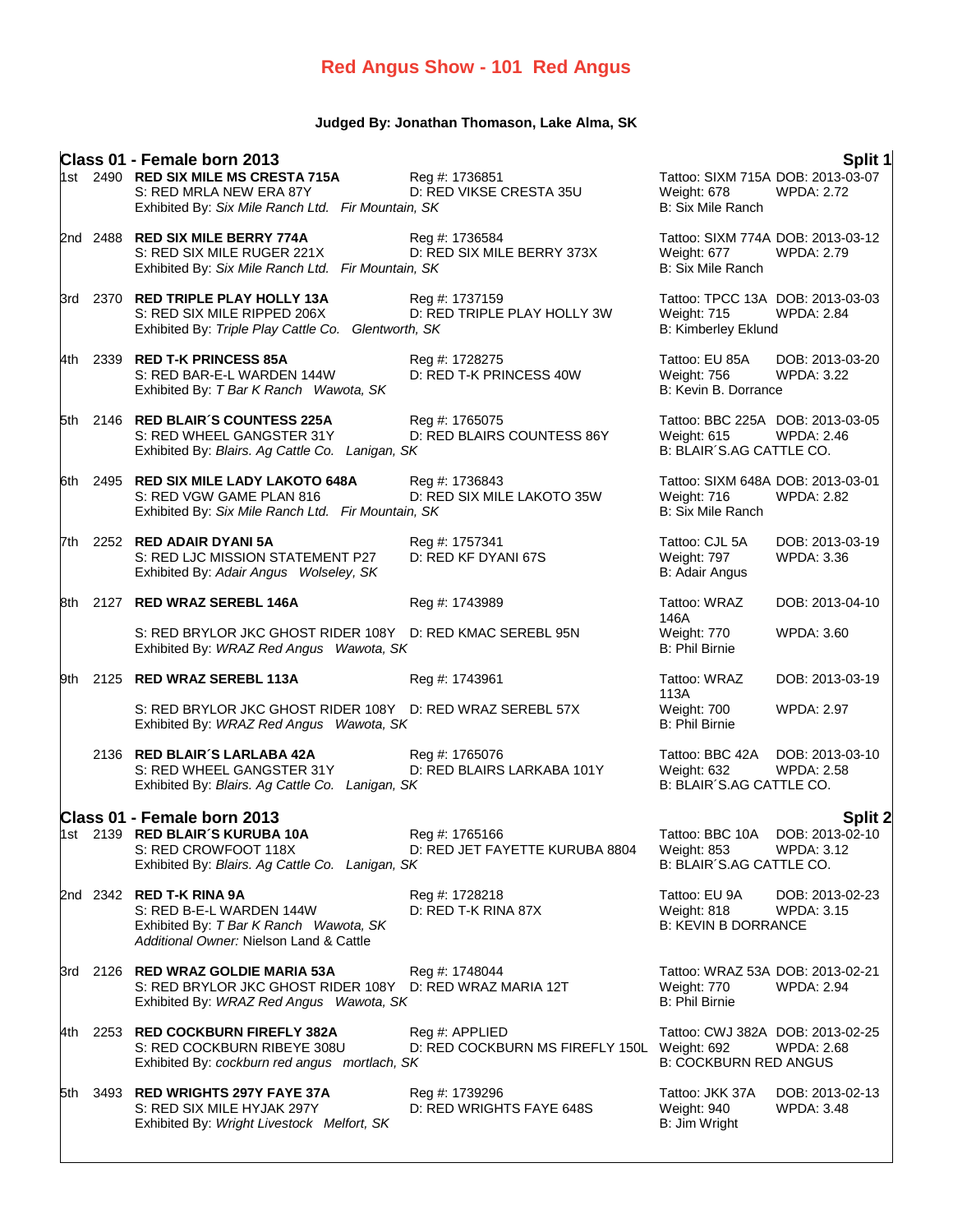|       | 3023 RED RJ MITCHELL GLORIA 125A<br>S: RED DKF DYNAMO 71X<br>Exhibited By: RJ Mitchell Red Angus Regina, SK                                                                           | Reg #: 1718759<br>D: RED DKF MISS ILLICIT 95S                | Weight: 684<br>B: John Mitchell                                                                | Tattoo: RJML 125A DOB: 2013-02-17<br><b>WPDA: 2.57</b> |
|-------|---------------------------------------------------------------------------------------------------------------------------------------------------------------------------------------|--------------------------------------------------------------|------------------------------------------------------------------------------------------------|--------------------------------------------------------|
|       | Class 01 - Female born 2013<br>1st 3491 RED WRIGHTS 161X STRETCH 6A<br>S: RED SOO LINE POWER EYE 161X<br>Exhibited By: Wright Livestock Melfort, SK                                   | Reg #: 1755341<br>D: RED HOWE MISS STRETCH 114S              | Tattoo: JKK 6A<br>Weight: 838<br>B: Jim Wright                                                 | Split 3<br>DOB: 2013-02-02<br><b>WPDA: 2.98</b>        |
|       | 2nd 2493 RED L83 AURORA 3A<br>S: RED SIX MILE GAME FACE 164Y<br>Exhibited By: Six Mile Ranch Ltd. Fir Mountain, SK<br>Additional Owner: L83 Ranch - North Dakota                      | Reg #: 1605924<br>D: RED L83 MISS MULBERRY 947               | Tattoo: ARA 3A<br>Weight: 860<br>B: L83 Ranch                                                  | DOB: 2013-02-03<br><b>WPDA: 3.07</b>                   |
|       | 3rd 2130 RED BLAIR'S LASS 210A<br>S: RED SOO LINE POWER EYE 161X<br>Exhibited By: Blairs. Ag Cattle Co. Lanigan, SK                                                                   | Reg #: 1761646<br>D: RED JCC LASS 7R                         | Tattoo: BBC 210A DOB: 2013-02-05<br>Weight: 920<br>B: BLAIR'S.AG CATTLE CO.                    | <b>WPDA: 3.31</b>                                      |
| 4th l | 2501 RED SIX MILE REGAL RITA 510A<br>S: STEWART PANTHER 19X<br>Exhibited By: Six Mile Ranch Ltd. Fir Mountain, SK<br>Additional Owner: CASEN ROGERS<br>Additional Owner: ROGER GIBSON | Reg #: 1736781<br>D: RED STEWART RITA 609S                   | Tattoo: SIXM 510A DOB: 2013-02-09<br>Weight: 758<br>B: Six Mile Ranch                          | <b>WPDA: 2.77</b>                                      |
| 5th   | 2717 RED T&S SAGE 33A<br>S: RED COCKBURN RIBEYE 346U<br>Exhibited By: Hunt, Terry & Stacey Rose Valley, SK                                                                            | Reg #: 1731678<br>D: RED T&S SAGE 57S                        | Tattoo: TSH 33A<br>Weight: 792<br>B: Terry & Stacey Hunt                                       | DOB: 2013-02-08<br><b>WPDA: 2.88</b>                   |
|       | 2133 RED BLAIR'S LOOKIN GOOD 7A<br>S: RED BRYLOR BIG ROCK 210Y                                                                                                                        | Reg #: 1765740<br>D: RED DAMAR LOOKIN REAL GOODY Weight: 755 | Tattoo: BBC 7A                                                                                 | DOB: 2013-02-08<br><b>WPDA: 2.75</b>                   |
|       | Exhibited By: Blairs. Ag Cattle Co. Lanigan, SK                                                                                                                                       | 267                                                          | B: Blairs. Ag Cattle Co.                                                                       |                                                        |
|       | Class 01 - Female born 2013<br>1st 2151 RED BLAIR'S LASS 508A<br>S: RED SOO LINE POWER EYE 161X<br>Exhibited By: Blairs. Ag Cattle Co. Lanigan, SK                                    | Reg #: 1764694<br>D: RED JCC LASS 63K                        | Tattoo: BNC 508A DOB: 2013-01-31<br>Weight: 828<br>B: Blair's Ag & Nexera Land &<br>Cattle.Co. | Split 4<br><b>WPDA: 2.93</b>                           |
|       | 2nd 3425 RED WHEEL BECKY 69A<br>S: RED WHEEL N DEAL 143Y<br>Exhibited By: Wheeler's Stock Farm Saskatoon, SK                                                                          | Reg #: 1739042<br>D: RED WHEEL BECKY 62X                     | Tattoo: FHW 69A DOB: 2013-01-31<br>Weight: 806<br>B: Wheeler's Stock Farm                      | <b>WPDA: 2.85</b>                                      |
|       | 3rd 3348 RED TRIPLE L LORRET 10A<br>S: RED 6 MILE FULL THROTTLE 171T<br>Exhibited By: Triple L Angus Viscount, SK                                                                     | Reg #: 1761604<br>D: RED LORRET OF TWO M 27W                 | Tattoo: RKT 10A<br>Weight: 797<br><b>B: TRIPLE L ANGUS</b>                                     | DOB: 2013-01-28<br><b>WPDA: 2.79</b>                   |
| 4th l | 2382 RED DWAJO SCAARA 39A<br>S: RED SOO LINE REVOLUTION 8084<br>Exhibited By: DWAJO ANGUS CAMPCREEK, AB                                                                               | Reg #: 1742761<br>D: RED WILBAR SCAARA 680S                  | Tattoo: DJE 39A<br>Weight: 889<br><b>B: DWAYNE EMERY</b>                                       | DOB: 2013-01-28<br>WPDA: 3.09                          |
|       | 5th 2785 RED K F MISS PATHY 6A<br>S: RED SSS STAUNCH 64Y<br>Exhibited By: Kuntz Farms Balgonie, SK                                                                                    | Reg #: 1730735<br>D: RED K F MISS PATHY 25Y                  | Tattoo: KJG 6A<br>Weight: 804<br><b>B: Clint Kuntz</b>                                         | DOB: 2013-01-26<br><b>WPDA: 2.79</b>                   |
| 6th.  | 3108 RED SHILOH ATREASURE CHEST 11A<br>S: RED SIX MILE WIN-CHESTER 745W<br>Exhibited By: Shiloh Cattle Company Craigmyle, AB                                                          | Reg #: 1753257<br>D: RED TOMAHAWK ROSETTE 67N                | Tattoo: SCCA 11A DOB: 2013-01-30<br>Weight: 823<br>B: shiloh Cattle Company                    | <b>WPDA: 2.88</b>                                      |
| 7th   | 3500 RED U6 KURUBA 45A<br>S: RED COCKBURN RIBEYE 426W<br>Exhibited By: U6 Livestock Wynyard, SK<br>Additional Owner: Evan Yewsuk                                                      | Reg #: 1730842<br>D: RED U6 KURUBA 6M 24W                    | Tattoo: USX 45A<br>Weight: 747<br>B: U6 Livestock                                              | DOB: 2013-01-29<br><b>WPDA: 2.62</b>                   |
|       | 2784 RED K F ROSA 10A<br>S: RED TER RON REAL DEAL 01W<br>Exhibited By: Kuntz Farms Balgonie, SK                                                                                       | Reg #: 1744355<br>D: RED K F ROSA 50U                        | Tattoo: KJG 10A<br>Weight: 774<br>B: Clint Kuntz                                               | DOB: 2013-01-30<br><b>WPDA: 2.73</b>                   |
|       |                                                                                                                                                                                       |                                                              |                                                                                                |                                                        |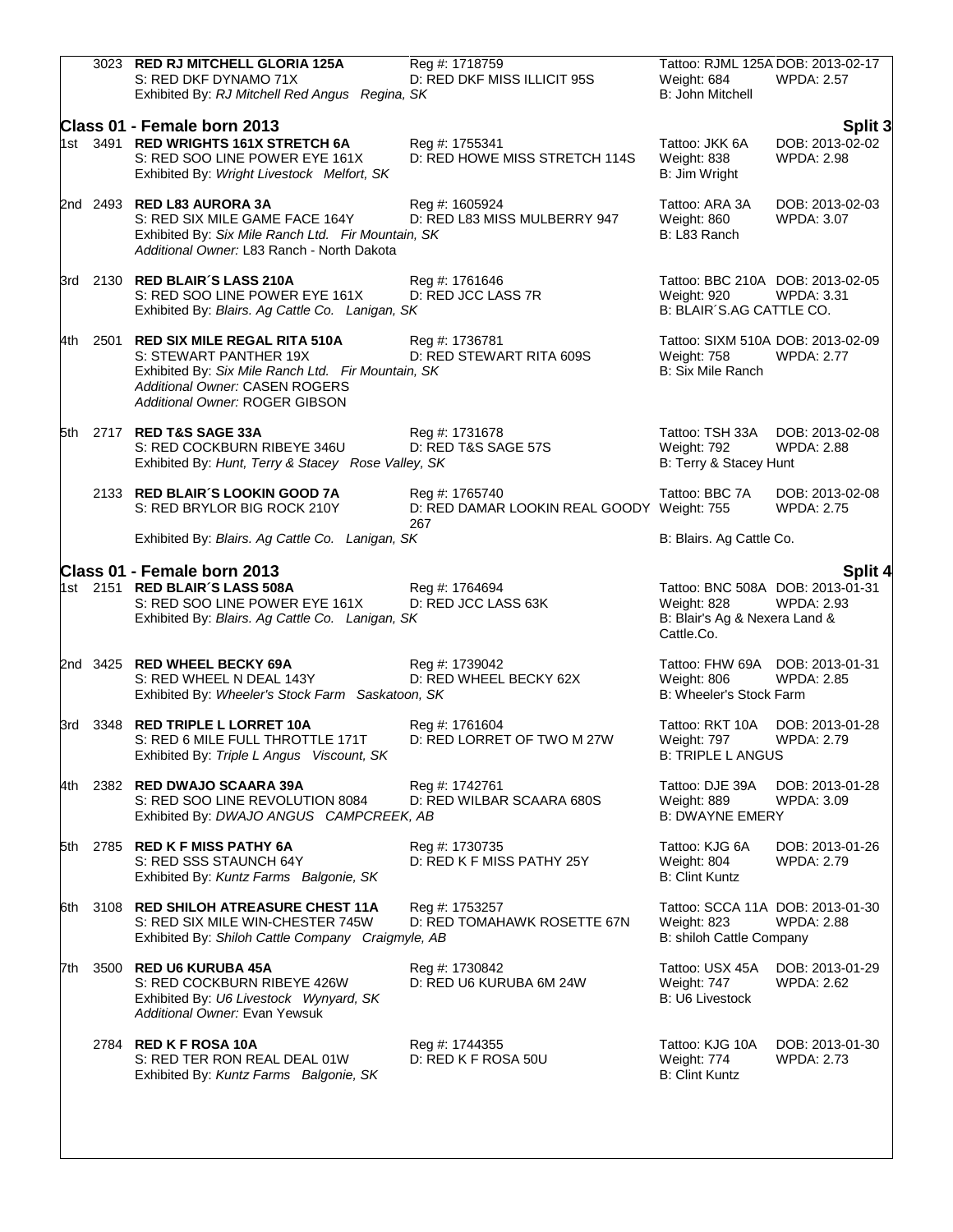|       | Class 01 - Female born 2013                                                                                                                                                                                                       |                                                                                          |                                                                                    | Split 5                              |
|-------|-----------------------------------------------------------------------------------------------------------------------------------------------------------------------------------------------------------------------------------|------------------------------------------------------------------------------------------|------------------------------------------------------------------------------------|--------------------------------------|
|       | 1st 2487 RED DIAMOND T BLRS.AG MONIQUE<br>S: RED LAZY MC STOUT 30S<br>Exhibited By: Diamond T Cattle Co. Olds, AB<br>Additional Owner: Diamond T Cattle<br>Additional Owner: Blairs.Ag<br>Additional Owner: Nielson Land & Cattle | Reg #: 1760838<br>D: RED TOWAW MONIQUE 2K                                                | Tattoo: GDRS 18A DOB: 2013-01-18<br>Weight: 871<br>B: Diamond T Cattle Co.         | <b>WPDA: 2.93</b>                    |
|       | 2nd 3382 RED TNF KASSIE 27A<br>S: RED FINE LINE MULBERRY 26P<br>Exhibited By: TNF Red Angus Riviere Qui Barre, AB                                                                                                                 | Reg #: 1763305<br>D: RED BAR-E-L KASSIE 3P                                               | Tattoo: TNF 27A<br>Weight: 823<br><b>B: TNF Red Angus</b>                          | DOB: 2013-01-21<br><b>WPDA: 2.79</b> |
| 3rd   | 2263 RED WOOD COULEE CASSIE 250A<br>S: RED HOWE GOLDMEMBER 7X<br>Exhibited By: Wood Coulee Red Angus Swift Current, SK                                                                                                            | Reg #: 1729356<br>D: RED RC HAWK 94Y                                                     | Tattoo: RC 250A<br>Weight: 741<br><b>B: Russell Coward</b>                         | DOB: 2013-01-21<br><b>WPDA: 2.53</b> |
| 4th - | 2254 RED COCKBURN CORA 312A<br>S: RED SSS BREAKOUT 114Y<br>Exhibited By: cockburn red angus mortlach, SK                                                                                                                          | Reg #: 1763901<br>D: RED COCKBURN CORA 135Y                                              | Tattoo: CWJ 312A DOB: 2013-01-17<br>Weight: 745<br>B: cockburn red angus           | <b>WPDA: 2.51</b>                    |
| 5th   | 3116 RED SHILOH A LOADED GAL 6A<br>S: RED VIKSE FULLY LOADED 29Y<br>Exhibited By: Shiloh Cattle Company                                                                                                                           | Reg #: 1753316<br>D: RED TOMAHAWK COLOSOLITE 69S Weight: 789<br>Craigmyle, AB            | Tattoo: SCCA 6A<br>B: Shiloh Cattle Company                                        | DOB: 2013-01-25<br><b>WPDA: 2.71</b> |
| 6th.  | 2262 RED WOOD COULEE VAL 253A<br>S: RED COCKBURN RIBEYE 131Y<br>Exhibited By: Wood Coulee Red Angus                                                                                                                               | Reg #: 1721740<br>D: RED SOUTH BORDER AMBER 614S Weight: 786<br><b>Swift Current, SK</b> | Tattoo: RC 253A<br><b>B: Russell Coward</b>                                        | DOB: 2013-01-24<br><b>WPDA: 2.71</b> |
| 7th.  | 3502 RED U6 SAMARIA 31A<br>S: BLACK WHEEL ODYSSEY 117U<br>Exhibited By: U6 Livestock Wynyard, SK<br>Additional Owner: Eric Yewsuk                                                                                                 | Reg #: 1725021<br>D: RED U6 SAMARIA 5U                                                   | Tattoo: USX 31A DOB: 2013-01-19<br>Weight: 888<br>B: Eric Yewsuk- U6 Livestock     | <b>WPDA: 3.01</b>                    |
|       | 2131 RED BLAIR'S ANNIE 519A<br>S: RED NBAR HAMLEY S913<br>Exhibited By: Blairs. Ag Cattle Co. Lanigan, SK                                                                                                                         | Reg #: 1764695<br>D: RED CRESCENT CREEK ANNIE 7L                                         | Tattoo: BBC 519A DOB: 2013-01-18<br>Weight: 874<br>B: BLAIR'S.AG CATTLE CO.        | <b>WPDA: 2.95</b>                    |
|       | 2147 RED BLAIR'S ARDATH 110A<br>S: RED DMM GLESBAR BARNDANCE 35X D: RED RIVERDALE ARDATH 106P<br>Exhibited By: Blairs. Ag Cattle Co. Lanigan, SK                                                                                  | Reg #: 1760285                                                                           | Tattoo: BBC 110A DOB: 2013-01-15<br>Weight: 814<br>B: JJL Livestock & Ridge O'Gold | <b>WPDA: 2.72</b>                    |
|       |                                                                                                                                                                                                                                   |                                                                                          |                                                                                    |                                      |

#### **Class 02 - Junior Division Calf Champion and Reserve Calf Champion Female**

|        | S: RED MRLA NEW ERA 87Y<br>Exhibited By: Six Mile Ranch Ltd. Fir Mountain, SK                                       | D: RED VIKSE CRESTA 35U                                                  | Weight: 678<br>B: Six Mile Ranch                    | WPDA: 2.72                                      |
|--------|---------------------------------------------------------------------------------------------------------------------|--------------------------------------------------------------------------|-----------------------------------------------------|-------------------------------------------------|
| 2nd    | 2488 RED SIX MILE BERRY 774A<br>S: RED SIX MILE RUGER 221X<br>Exhibited By: Six Mile Ranch Ltd. Fir Mountain, SK    | Reg #: 1736584<br>D: RED SIX MILE BERRY 373X                             | Weight: 677<br>B: Six Mile Ranch                    | Tattoo: SIXM 774A DOB: 2013-03-12<br>WPDA: 2.79 |
| Female |                                                                                                                     | Class 03 - Intermediate Division Calf Champion and Reserve Calf Champion |                                                     | <b>Split</b>                                    |
|        | 1st 3491 RED WRIGHTS 161X STRETCH 6A<br>S: RED SOO LINE POWER EYE 161X<br>Exhibited By: Wright Livestock Melfort SK | Reg #: 1755341<br>D: RED HOWE MISS STRETCH 114S                          | Tattoo: JKK 6A<br>Weight: 838<br>$R^r$ . lim Wright | DOB: 2013-02-02<br>WPDA: 2.98                   |

Exhibited By: *Wright Livestock Melfort, SK* B: Jim Wright 2nd 2139 **RED BLAIR´S KURUBA 10A** Reg #: 1765166 Reg 7 Tattoo: BBC 10A DOB: 2013-02-10<br>S: RED CROWFOOT 118X D: RED JET FAYETTE KURUBA 8804 Weight: 853 WPDA: 3.12 D: RED JET FAYETTE KURUBA 8804 Exhibited By: *Blairs. Ag Cattle Co. Lanigan, SK* B: BLAIR´S.AG CATTLE CO.

### **Class 04 - Senior Division Calf Champion and Reserve Calf Champion Female**

1st 2151 **RED BLAIR´S LASS 508A** Reg #: 1764694 Tattoo: BNC 508A DOB: 2013-01-31 S: RED SOO LINE POWER EYE 161X D: RED JCC LASS 63K Weight: 828 WPDA: 2.93 Exhibited By: *Blairs. Ag Cattle Co. Lanigan, SK* B: Blair's Ag & Nexera Land &

Cattle.Co.

# **Split 0**

### **Split 0**

**Split 0**

1st 2490 **RED SIX MILE MS CRESTA 715A** Reg #: 1736851 Tattoo: SIXM 715A DOB: 2013-03-07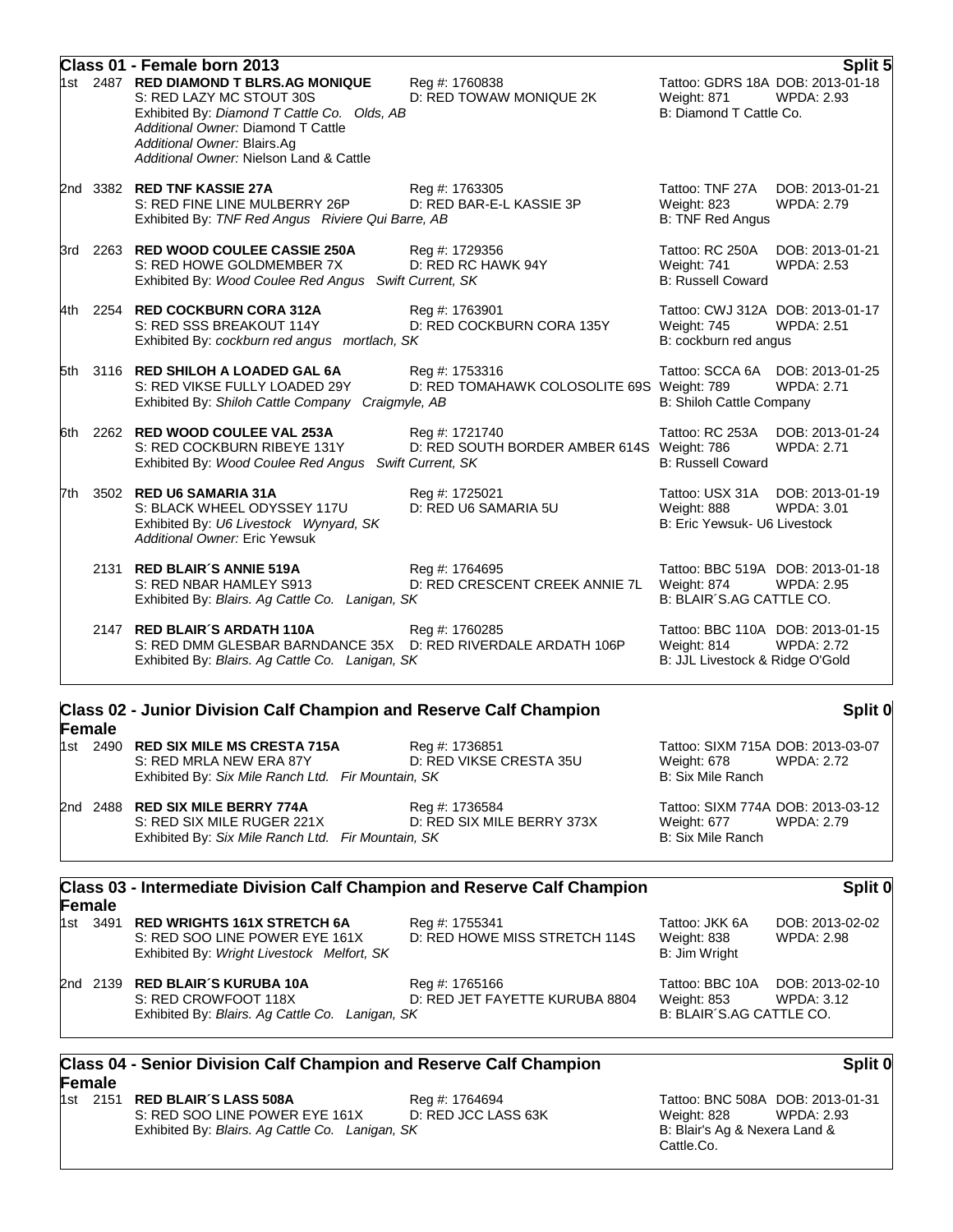|       |      | 2nd 2487 RED DIAMOND T BLRS.AG MONIQUE<br>S: RED LAZY MC STOUT 30S<br>Exhibited By: Diamond T Cattle Co. Olds, AB<br>Additional Owner: Diamond T Cattle<br>Additional Owner: Blairs.Ag<br>Additional Owner: Nielson Land & Cattle | Reg #: 1760838<br>D: RED TOWAW MONIQUE 2K                      | Tattoo: GDRS 18A DOB: 2013-01-18<br>Weight: 871<br>B: Diamond T Cattle Co.                          | <b>WPDA: 2.93</b>                    |
|-------|------|-----------------------------------------------------------------------------------------------------------------------------------------------------------------------------------------------------------------------------------|----------------------------------------------------------------|-----------------------------------------------------------------------------------------------------|--------------------------------------|
|       |      | Class 05 - Female born 2012<br>1st 2918 RED BAR-E-L AB MEG 169Z<br>S: RED TOWAW INDEED 104H<br>Exhibited By: BAR-E-L Angus Stettler, AB                                                                                           | Reg #: 1706853<br>D: RED BAR-E-L MEG 85N                       | Tattoo: HYB 169Z DOB: 2012-03-14<br>Weight: 1449<br>B: All Bull Holdings/David & Lynne<br>Longshore | Split 1<br><b>WPDA: 2.39</b>         |
|       |      | 2nd 2494 RED SIX MILE SIERA 171Z<br>S: RED TOWAW INDEED 104H<br>Exhibited By: Six Mile Ranch Ltd. Fir Mountain, SK                                                                                                                | Reg #: 1664657<br>D: RED SIX MILE SIERA 257P                   | Tattoo: SIXM 171Z DOB: 2012-03-02<br>Weight: 1287<br>B: six Mile Ranch                              | <b>WPDA: 2.08</b>                    |
|       |      | 3rd 2128 RED BLAIR'S PRISCILLA 44Z<br>S: RED RING STEAD KARGO 215 U<br>Exhibited By: Blair, Baxter McLean, SK                                                                                                                     | Reg #: 1695445<br>D: RED BAYLOR PRISCILLA 67W                  | Tattoo: BBC44Z<br>Weight: 1395<br>B: Blair's.ag cattle co.                                          | DOB: 2012-03-17<br><b>WPDA: 2.31</b> |
|       |      | 4th 2499 RED SIX MILE & CO GLORIA 236Z<br>S: RED BENCHMARK BETTER BEEF<br>Exhibited By: Six Mile Ranch Ltd. Fir Mountain, SK<br>Additional Owner: Sunberry Valley Farms<br>Additional Owner: Glesbar Cattle Co.                   | Reg #: 1705586<br>D: RED SIX MILE GLORIA 746W                  | Tattoo: SIXM 236Z DOB: 2012-03-11<br>Weight: 1404<br>B: Six Mile Ranch                              | WPDA: 2.31                           |
| 5th   |      | 2368 RED TRIPLE PLAY DIAMOND 6Z<br>S: RED VGW GAME PLAN 816<br>Exhibited By: Triple Play Cattle Co. Glentworth, SK                                                                                                                | Reg #: 1669973<br>D: RED SIX MILE DIAMOND 324X                 | Tattoo: TPX 6Z<br>Weight: 1215<br>B: Six Mile Red Angus                                             | DOB: 2012-03-11<br><b>WPDA: 2.00</b> |
|       |      | 6th 3386 RED TNF MISS MOLLY 20Z<br>S: RED NORTHLINE REVIVAL 25W<br>Exhibited By: TNF Red Angus Riviere Qui Barre, AB                                                                                                              | Reg #: 1698600<br>D: RED BAR-E-L BULL MEG 4W                   | Tattoo: TNF 20Z<br><b>Weight: 1373</b><br>B: TNF Red Angus                                          | DOB: 2012-03-15<br>WPDA: 2.26        |
|       |      | Class 05 - Female born 2012<br>1st 2489 RED JEFFRIES MS PRIDE Z103<br>S: RED VGW GAME PLAN 816<br>Exhibited By: Six Mile Ranch Ltd. Fir Mountain, SK                                                                              | Reg #: 1714740<br>D: RED PRIDE OF SIX MILE 520R                | Tattoo: IMP 103Z DOB: 2012-02-07<br>Weight: 1384<br><b>B: Six Mile Ranch</b>                        | <b>Split 2</b><br><b>WPDA: 2.16</b>  |
|       |      | 2nd 3004 RED MAR MAC LADY TROOPER 114Z<br>S: RED COCKBURN RIBEYE 346U<br>Exhibited By: Mar Mac Farms Brandon, MB<br>Additional Owner: Brylor Ranch                                                                                | Reg #: 1686281<br>D: RED SUNSET RIDGE TROOPER 10T Weight: 1457 | Tattoo: KOF 114Z DOB: 2012-02-14<br>B: Mar Mac Farms                                                | <b>WPDA: 2.29</b>                    |
| 3rd   |      | 2048 RED TER-RON REBECCA 73Z<br>S: RED LAZY MC KINGMAN 16W<br>Exhibited By: Rainbow Red Angus Cherhill, AB                                                                                                                        | Reg #: 1673065<br>D: RED TER-RON BRANDY 13X                    | Tattoo: HFX 73Z<br>Weight: 1429<br>B: Terry Adams                                                   | DOB: 2012-02-14<br><b>WPDA: 2.25</b> |
| 4th - | 3421 | <b>RED WHEEL AVOCET 37Z</b><br>S: RED TER-RON REALDEAL 01W<br>Exhibited By: Wheeler's Stock Farm Saskatoon, SK                                                                                                                    | Reg #: 1695828<br>D: RED WHEEL AVOCET 40S                      | Tattoo: FHW 37Z<br>Weight: 1602<br>B: Wheeler's Stock Farm                                          | DOB: 2012-01-21<br><b>WPDA: 2.43</b> |
| 5th   |      | 3423 RED WHEEL AUBURN 61Z<br>S: RED TER-RON REALDEAL 01W<br>Exhibited By: Wheeler's Stock Farm Saskatoon, SK<br>Additional Owner: Brylor Ranch                                                                                    | Reg #: 1695843<br>D: RED WHEEL AUBURN 89T                      | Tattoo: MFW 61Z DOB: 2012-02-03<br>Weight: 1460<br>B: Wheeler's Stock Farm                          | WPDA: 2.26                           |
| l6th. |      | 2255 RED WHEEL AUBURN 2Z<br>S: RED TER-RON REALDEAL 01W<br>Exhibited By: cockburn red angus mortlach, SK                                                                                                                          | Reg #: 1712237<br>D: RED WHEEL AUBURN 39N                      | Tattoo: MFW 2Z<br>Weight: 1403<br>B: Michael & Rhea Wheeler                                         | DOB: 2012-01-01<br><b>WPDA: 2.07</b> |
|       |      | 7th 3191 <b>RED K F CLARIT 48Z</b><br>S: RED TER-RON REALDEAL 01W<br>Exhibited By: Sauder, Hillary Hodgeville, SK                                                                                                                 | Reg #: 1673445<br>D: RED K F CLARIT 45U                        | Tattoo: KJG 48Z<br>Weight: 1240<br>B: Jack, Gail & Clint Kuntz                                      | DOB: 2012-02-18<br><b>WPDA: 1.97</b> |
| l8th. |      | 2154 RED BLAIRSWEST SUGRLAND1Z<br>S: RED RING STEAD MARGO 443W<br>Exhibited By: Blairswest Land and Cattle Drake, SK                                                                                                              | Reg #: 1705805<br>D: RED BLAIR'S SUGAR LAND 5X                 | Tattoo: MJNB1Z<br>Weight: 1502<br>B: Maguire blair                                                  | DOB: 2012-02-01<br><b>WPDA: 2.32</b> |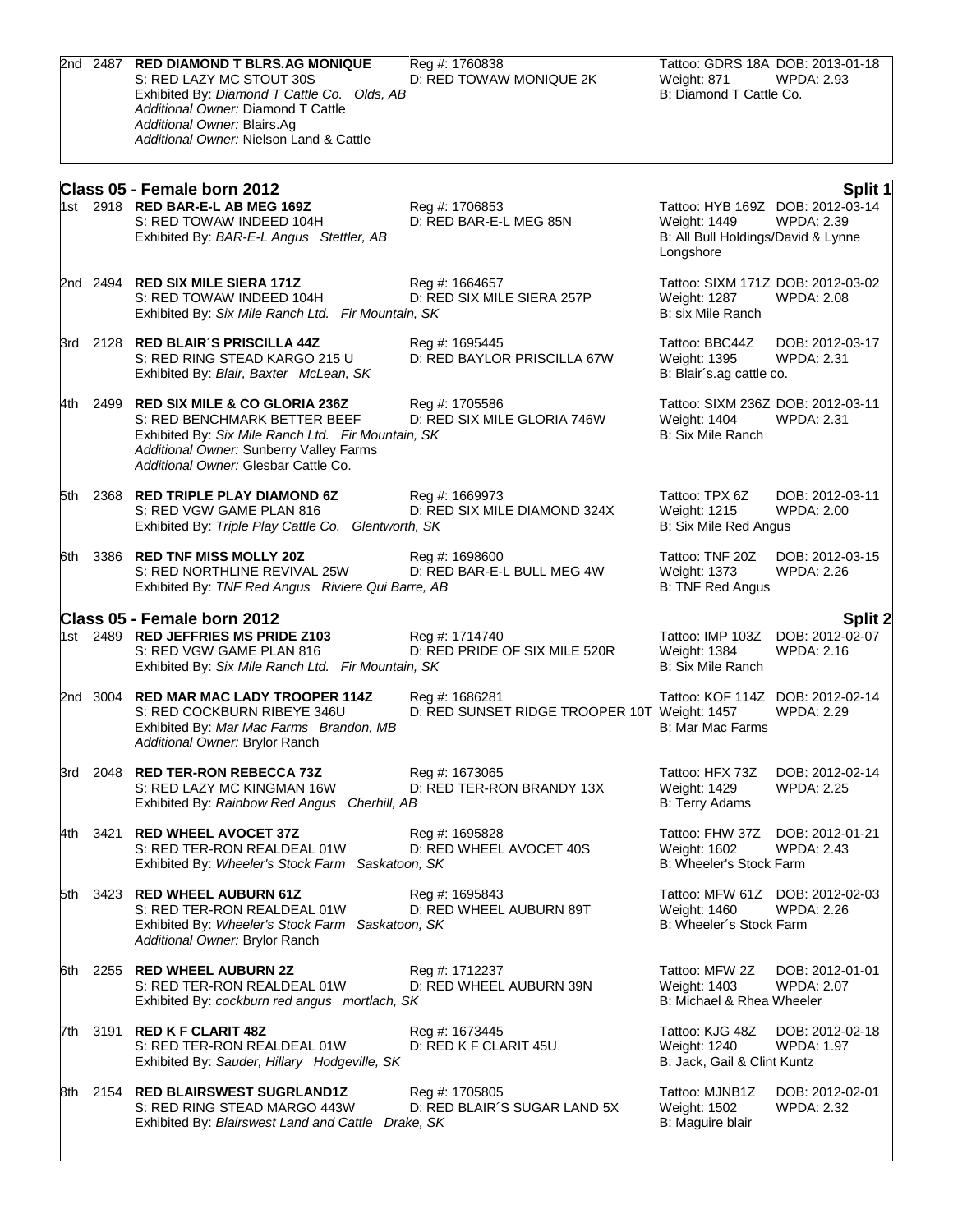| 9th |          | 3106 RED SHILOH ZUNDER 10Z                                                                                                | Reg #: 1662264                                |                                    | Tattoo: SCCA 10Z DOB: 2012-02-04            |
|-----|----------|---------------------------------------------------------------------------------------------------------------------------|-----------------------------------------------|------------------------------------|---------------------------------------------|
|     |          | S: RED ANCR 16U STATED 47X                                                                                                | D: RED SHILOH WIDGET 42W                      | Weight: 1608                       | <b>WPDA: 2.49</b>                           |
|     |          | Exhibited By: Shiloh Cattle Company Craigmyle, AB                                                                         |                                               | B: Shiloh Cattle Company           |                                             |
|     |          | Class 06 - Junior Division Champion and Reserve Champion Yearling Heifer                                                  |                                               |                                    | Split 0                                     |
|     |          | 1st 2918 <b>RED BAR-E-L AB MEG 169Z</b>                                                                                   | Reg #: 1706853                                |                                    | Tattoo: HYB 169Z DOB: 2012-03-14            |
|     |          | S: RED TOWAW INDEED 104H                                                                                                  | D: RED BAR-E-L MEG 85N                        | Weight: 1449                       | <b>WPDA: 2.39</b>                           |
|     |          | Exhibited By: BAR-E-L Angus Stettler, AB                                                                                  |                                               | B: All Bull Holdings/David & Lynne |                                             |
|     |          |                                                                                                                           |                                               | Longshore                          |                                             |
|     |          | 2nd 2494 RED SIX MILE SIERA 171Z                                                                                          | Reg #: 1664657                                |                                    | Tattoo: SIXM 171Z DOB: 2012-03-02           |
|     |          | S: RED TOWAW INDEED 104H<br>Exhibited By: Six Mile Ranch Ltd. Fir Mountain, SK                                            | D: RED SIX MILE SIERA 257P                    | Weight: 1287<br>B: six Mile Ranch  | <b>WPDA: 2.08</b>                           |
|     |          |                                                                                                                           |                                               |                                    |                                             |
|     |          | Class 07 - Intermediate Division Champion and Reserve Champion Yearling Heifer                                            |                                               |                                    |                                             |
|     |          | Class 08 - Senior Division Champion and Reserve Champion Yearling Heifer<br>1st 2489 RED JEFFRIES MS PRIDE Z103           | Reg #: 1714740                                |                                    | Split 0<br>Tattoo: IMP 103Z DOB: 2012-02-07 |
|     |          | S: RED VGW GAME PLAN 816                                                                                                  | D: RED PRIDE OF SIX MILE 520R                 | Weight: 1384                       | <b>WPDA: 2.16</b>                           |
|     |          | Exhibited By: Six Mile Ranch Ltd. Fir Mountain, SK                                                                        |                                               | <b>B: Six Mile Ranch</b>           |                                             |
|     |          | 2nd 3004 RED MAR MAC LADY TROOPER 114Z                                                                                    | Reg #: 1686281                                |                                    | Tattoo: KOF 114Z DOB: 2012-02-14            |
|     |          | S: RED COCKBURN RIBEYE 346U                                                                                               | D: RED SUNSET RIDGE TROOPER 10T Weight: 1457  |                                    | <b>WPDA: 2.29</b>                           |
|     |          | Exhibited By: Mar Mac Farms Brandon, MB<br>Additional Owner: Brylor Ranch                                                 |                                               | B: Mar Mac Farms                   |                                             |
|     |          |                                                                                                                           |                                               |                                    |                                             |
|     | 1st 3383 | Class 09 Female (with 2013 tattooed calf) born in 2011 or earlier<br><b>RED NORTHLINE BLUSH 126Y</b>                      | Reg #: 1643172                                | Tattoo: WMA 126Y                   | Split 1<br>DOB: 2011-04-20                  |
|     |          | S: RED NORTHLINE REV 341R                                                                                                 | D: RED JAYDERNE EDNA 21K                      | Weight: 1595                       |                                             |
|     |          | <b>Calf at Side: RED TNF COVERGIRL</b><br>49 A                                                                            | Reg #: 1721821                                | Tattoo: TNF 49A                    | DOB: 2013-03-05                             |
|     |          | S: RED NORTHLINE FAT TONY 605U                                                                                            | Sex: F                                        | Weight: 832                        | WPDA: 0.00                                  |
|     |          | Exhibited By: TNF Red Angus Riviere Qui Barre, AB                                                                         |                                               | <b>B: Northline Angus</b>          |                                             |
|     |          | Class 10 Female (with 2013 tattooed calf) born in 2010 or earlier                                                         |                                               |                                    | Split 1                                     |
|     | 1st 2786 | <b>RED K F BARONESS 58U</b>                                                                                               | Reg #: 1445066                                | Tattoo: KJG 58U                    | DOB: 2008-02-20                             |
|     |          | S: RED J BAR 7 GRAND CANYON 2222 D: RED K F BARONESS 58R                                                                  |                                               | <b>Weight: 1988</b>                |                                             |
|     |          | Calf at Side: RED K F ARBOR 49A                                                                                           | Reg #: 1760361                                | Tattoo: KJG 49A                    | DOB: 2013-03-31                             |
|     |          | S: RED NCJ MYSTIFIED 16X                                                                                                  | Sex: M                                        | Weight: 909                        | WPDA: 0.00                                  |
|     |          | Exhibited By: Kuntz Farms Balgonie, SK<br>Additional Owner: Lanz Cieckiewicz- Adair Angus                                 |                                               | B: Jack, Gail & Clint Kuntz        |                                             |
|     | 2nd 2157 | <b>RED BLAKE'S MS GRAVITY 72X</b>                                                                                         | Reg #: 1551072                                | Tattoo: HMG 72X                    | DOB: 2010-01-31                             |
|     |          | S: RED LINE MULBERRY 26P                                                                                                  | D: RED HOWE MS GRAVITY 33T                    | <b>Weight: 1743</b>                |                                             |
|     |          | Calf at Side: RED BLAKE'S GROUND<br><b>FORCE 8A</b>                                                                       | Reg #: 1727019                                | Tattoo: HMG 8A                     | DOB: 2013-01-11                             |
|     |          | S: RED HOWE FINEST TRADITION 20W Sex: M                                                                                   |                                               | Weight: 1068                       | WPDA: 0.00                                  |
|     |          | Exhibited By: Blake's Red Angus McCord, SK                                                                                |                                               | B: Blake's Red Angus               |                                             |
|     | 3rd 2716 | <b>RED T&amp;S ROSE 18W</b>                                                                                               | Reg #: 1513710                                | Tattoo: TSH 18W                    | DOB: 2009-02-11                             |
|     |          | S: RED T&S CHATEAU 14S<br>Calf at Side: RED T&S ROSE 8A                                                                   | D: RED T&S PATRIOT ROSE 23T<br>Reg #: 1731665 | Weight: 1902<br>Tattoo: TSH 8A     | DOB: 2013-01-30                             |
|     |          | S: RED COCKBURN RIBEYE 346U                                                                                               | Sex: F                                        | Weight: 1000                       | WPDA: 0.00                                  |
|     |          | Exhibited By: Hunt, Terry & Stacey Rose Valley, SK                                                                        |                                               | B: Terry & Stacey Hunt             |                                             |
|     |          |                                                                                                                           |                                               |                                    |                                             |
|     | 1st 3383 | <b>Class 11 - Senior Champion and Reserve Senior Champion Female</b><br>Exhibited By: TNF Red Angus Riviere Qui Barre, AB |                                               | B: Northline Angus                 | Split 0                                     |
|     |          | <b>RED TNF COVERGIRL 49A</b>                                                                                              | Reg #: 1721821                                | Tattoo: TNF 49A                    | DOB: 2013-03-05                             |
|     |          | S: RED NORTHLINE FAT TONY 605U                                                                                            | D: RED NORTHLINE BLUSH 126Y                   | Weight: 832                        | WPDA: 3.30                                  |
|     |          | Additional Owner: Jesse Tufty                                                                                             |                                               |                                    |                                             |
|     |          | <b>RED NORTHLINE BLUSH 126Y</b>                                                                                           | Reg #: 1643172                                | Tattoo: WMA 126Y                   | DOB: 2011-04-20                             |
|     |          | S: RED NORTHLINE REV 341R                                                                                                 | D: RED JAYDERNE EDNA 21K                      | Weight: 1595                       | <b>WPDA: 1.70</b>                           |
|     |          |                                                                                                                           |                                               |                                    |                                             |
|     |          |                                                                                                                           |                                               |                                    |                                             |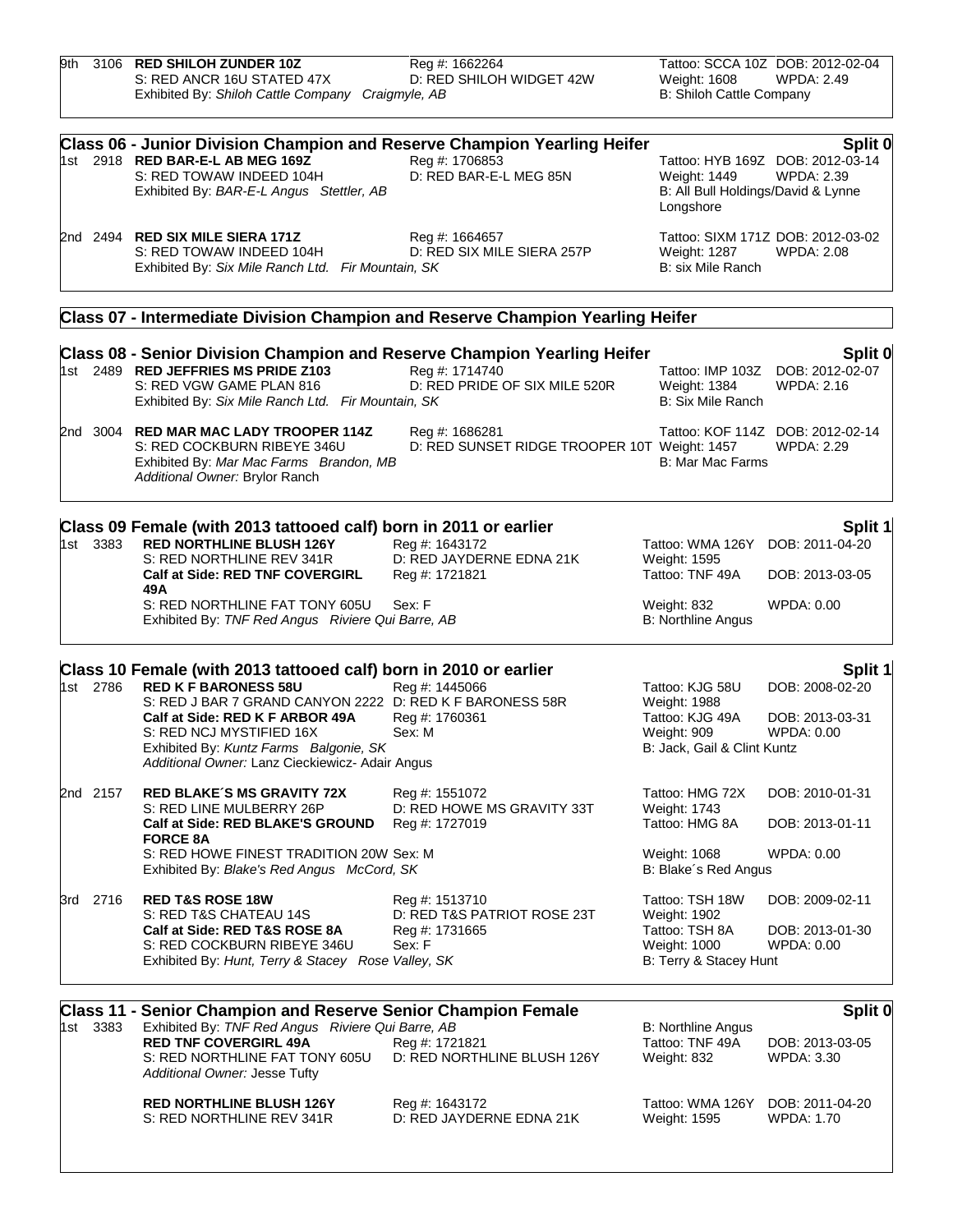|     | 2nd 2786 | Exhibited By: Kuntz Farms Balgonie, SK                                                                                                                                                                                                   |                                                | <b>B: Clint Kuntz</b>                                                  |                                                                                               |
|-----|----------|------------------------------------------------------------------------------------------------------------------------------------------------------------------------------------------------------------------------------------------|------------------------------------------------|------------------------------------------------------------------------|-----------------------------------------------------------------------------------------------|
|     |          | <b>RED K F ARBOR 49A</b><br>S: RED NCJ MYSTIFIED 16X<br>Additional Owner: Lanz Cieckiewicz - Adair Angus                                                                                                                                 | Reg #: 1760361<br>D: RED K F BARONESS 58U      | Tattoo: KJG 49A<br>Weight: 909                                         | DOB: 2013-03-31<br><b>WPDA: 4.06</b>                                                          |
|     |          | <b>RED K F BARONESS 58U</b><br>S: RED J BAR 7 GRAND CANYON 2222 D: RED K F BARONESS 58R<br>Additional Owner: Lanz Cieckiewicz- Adair Angus                                                                                               | Reg #: 1445066                                 | Tattoo: KJG 58U<br>Weight: 1988                                        | DOB: 2008-02-20<br>WPDA: 0.95                                                                 |
|     |          | <b>Class 12 - Grand Champion and Reserve Grand Champion Female</b>                                                                                                                                                                       |                                                |                                                                        | Split 0                                                                                       |
|     | 1st 2918 | Exhibited By: BAR-E-L Angus Stettler, AB                                                                                                                                                                                                 |                                                | B: All Bull Holdings/David & Lynne                                     |                                                                                               |
|     |          | <b>RED BAR-E-L AB MEG 169Z</b><br>S: RED TOWAW INDEED 104H                                                                                                                                                                               | Reg #: 1706853<br>D: RED BAR-E-L MEG 85N       | Longshore<br>Tattoo: HYB 169Z<br>Weight: 1449                          | DOB: 2012-03-14<br><b>WPDA: 2.39</b>                                                          |
|     | 2nd 2494 | Exhibited By: Six Mile Ranch Ltd. Fir Mountain, SK<br><b>RED SIX MILE SIERA 171Z</b><br>S: RED TOWAW INDEED 104H                                                                                                                         | Reg #: 1664657<br>D: RED SIX MILE SIERA 257P   | B: six Mile Ranch<br>Tattoo: SIXM 171Z DOB: 2012-03-02<br>Weight: 1287 | <b>WPDA: 2.08</b>                                                                             |
|     |          | Class 13 - Bull born 2013                                                                                                                                                                                                                |                                                |                                                                        | Split 1                                                                                       |
|     |          | 1st 2153 RED BLAIRSWEST INTENSITY 29A<br>S: RED CORNER CREEK CASH2R<br>Exhibited By: Blairswest Land and Cattle Drake, SK                                                                                                                | Reg #: 1731950<br>D: RED BLAIR'S SUGRLAND 5X   | Weight: 950<br>B: Maguire Blair                                        | Tattoo: MJNB 29A DOB: 2013-03-01<br><b>WPDA: 3.74</b>                                         |
|     |          | 2nd 2498 RED SIX MILE & CO JAGGER 780A<br>S: RED MRLA NEW ERA 87Y<br>Exhibited By: Six Mile Ranch Ltd. Fir Mountain, SK<br>Additional Owner: BREED CREEK RANCH<br>Additional Owner: TRIPLE L ANGUS<br>Additional Owner: WRIGHT LIVESTOCK | Reg #: 1748113<br>D: RED SIX MILE CHTA 702W    | Weight: 940<br><b>B: Six Mile Ranch</b>                                | Tattoo: SIXM 780A DOB: 2013-03-13<br><b>WPDA: 3.88</b>                                        |
|     | 3rd 2341 | <b>RED T-K CUT ABOVE 29A</b><br>S: RED BAR-E-L WARDEN 144W<br>Exhibited By: T Bar K Ranch Wawota, SK                                                                                                                                     | Reg #: 1728229<br>D: RED T-K SUE 5T            | Tattoo: EU 29A<br>Weight: 958<br><b>B: KEVIN B DORRANCE</b>            | DOB: 2013-03-04<br>WPDA: 3.82                                                                 |
| 4th |          | 2337 RED T-K GLOBAL 42A<br>S: RED JJL CRACKER JAC 24W<br>Exhibited By: T Bar K Ranch Wawota, SK                                                                                                                                          | Reg #: 1728241<br>D: RED T-K LUCIE 36T         | Tattoo: EU 42A<br>Weight: 883<br><b>B: KEVIN B DORRANCE</b>            | DOB: 2013-03-08<br><b>WPDA: 3.57</b>                                                          |
|     | 5th 2767 | <b>RED CLAY XAVIER 123A</b><br>S: RED CLAY NEWTREND 67X<br>Exhibited By: Clay Enterprises Wapella, SK                                                                                                                                    | Reg #: 1758481<br>D: RED IVOMA JUDY 28S        | Weight: 882<br><b>B: Clay Enterprises</b>                              | Tattoo: CLAY 123A DOB: 2013-03-10<br><b>WPDA: 3.60</b>                                        |
| 6th | 2371     | <b>RED TRIPLE PLAY POWER TRIP 16A</b><br>S: RED SIX MILE RIPPED 206X<br>Exhibited By: Triple Play Cattle Co. Glentworth, SK                                                                                                              | Reg #: 1737154<br>D: RED SIX MILE DIAMOND 324X | Tattoo: TPX 16A<br>Weight: 872<br><b>B: Scott Eklund</b>               | DOB: 2013-03-13<br><b>WPDA: 3.60</b>                                                          |
| 7th |          | 2335 RED T-K PREDITOR 113A<br>S: RED CLAY NEW TREND 67X<br>Exhibited By: T Bar K Ranch Wawota, SK                                                                                                                                        | Reg #: 1762386<br>D: RED TOPLINE COUNTESS 720  | Tattoo: EU 113A<br>Weight: 875<br><b>B: CLAY ENTERPRISES</b>           | DOB: 2013-04-10<br>WPDA: 4.09                                                                 |
| 8th |          | 2334 RED T-K GRIDLOCK 96A<br>S: RED BAR-E-L WARDEN 144W<br>Exhibited By: T Bar K Ranch Wawota, SK                                                                                                                                        | Reg #: 1728287<br>D: RED T-K SURE 3P           | Tattoo: EU 96A<br>Weight: 901<br><b>B: KEVIN B DORRANCE</b>            | DOB: 2013-03-26<br>WPDA: 3.93                                                                 |
| 9th |          | 3412 RED WARD'S ACTIVE 24A<br>S: RED TER-RON REALDEAL 01W<br>Exhibited By: Ward's Red Angus Saskatoon, SK                                                                                                                                | Reg #: 1761669<br>D: RED WARD'S FREYJA 39U     | Weight: 818<br>B: Clarke Ward                                          | Tattoo: DRAW 24A DOB: 2013-03-05<br><b>WPDA: 3.27</b>                                         |
|     |          | Class 13 - Bull born 2013                                                                                                                                                                                                                |                                                |                                                                        | Split 2                                                                                       |
|     |          | 1st 2503 RED SIX MILE TAURUS 519A<br>S: RED SIX MILE GAME FACE 164Y<br>Exhibited By: Six Mile Ranch Ltd. Fir Mountain, SK                                                                                                                | Reg #: 1736826<br>D: RED SIX MILE SHAWNEE 116T | Weight: 912<br>B: Six Mile Ranch                                       | Tattoo: SIXM 519A DOB: 2013-02-14<br>WPDA: 3.39                                               |
|     |          | 2nd 3492 RED WRIGHTS 17M ALL STATE 11A<br>S: RED TOWAW INTEGRITY 17M<br>Exhibited By: Wright Livestock Melfort, SK<br>Additional Owner: Bar 76 Ranch Inc.                                                                                | Reg #: 1740206<br>D: RED WRIGHTS VANESS 1Y     | Weight: 976                                                            | Tattoo: WRA 11A DOB: 2013-02-20<br><b>WPDA: 3.71</b><br>B: Jim Wright & Harold & Tracy Wright |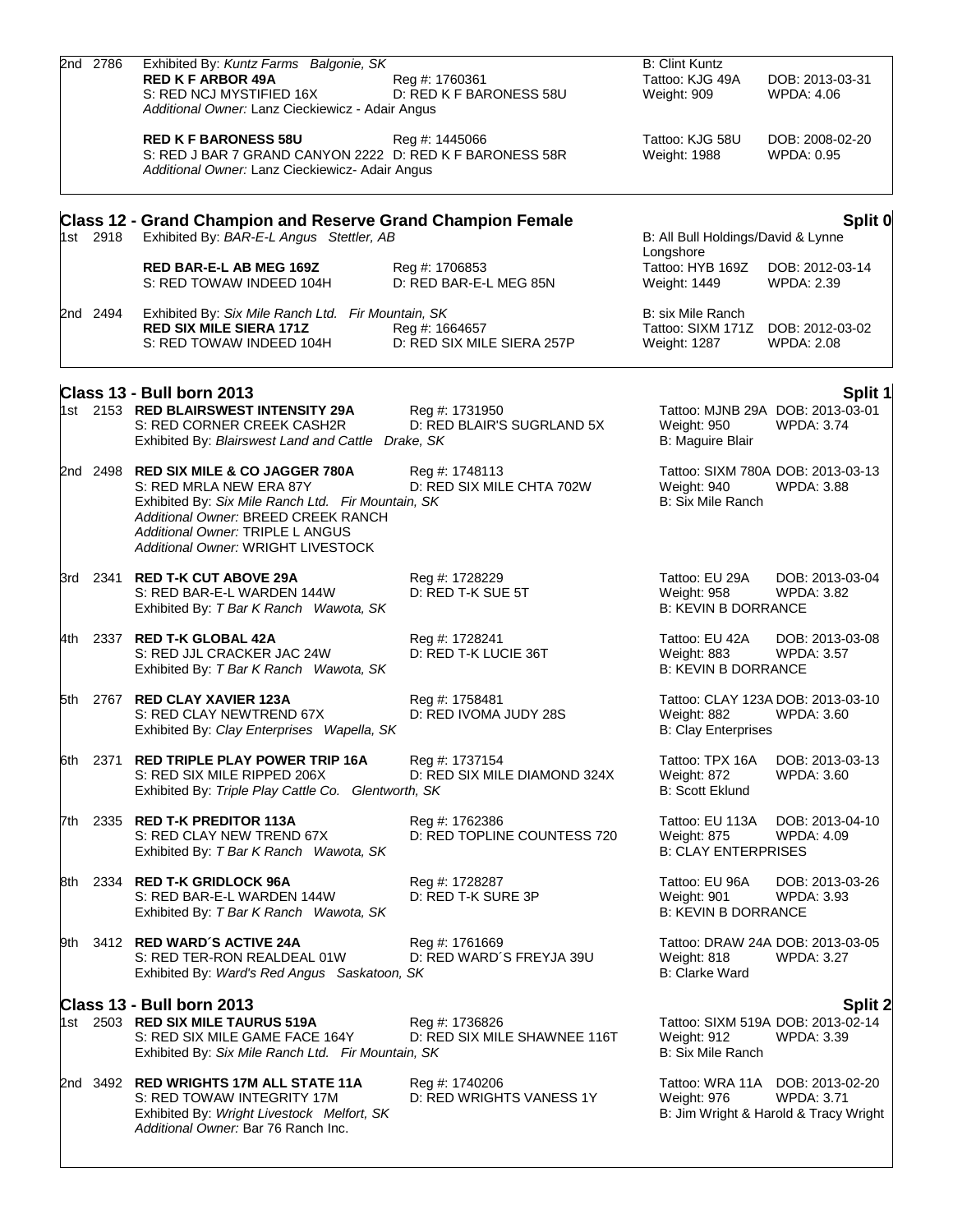|     |          | 3rd 3490 RED WRIGHT'S 17M HANDS UP 10A<br>S: RED TOWAW INTREGRITY 17M<br>Exhibited By: Wright Livestock Melfort, SK         | Reg #: 1739297<br>D: RED WRIGHT'S 826W LANA 54Y                | Tattoo: JKK 10A<br>Weight: 996<br>B: Jim & Kathy Wright                           | DOB: 2013-02-14<br>WPDA: 3.70        |
|-----|----------|-----------------------------------------------------------------------------------------------------------------------------|----------------------------------------------------------------|-----------------------------------------------------------------------------------|--------------------------------------|
|     |          | 4th 2380 RED DWAJO SUNDANCE 114A<br>S: RED T-K RECOIL 72Y<br>Exhibited By: DWAJO ANGUS CAMPCREEK, AB                        | Reg #: 1742819<br>D: RED DWAJO LUCY 21T                        | Tattoo: DJE 114A DOB: 2013-02-13<br><b>Weight: 1138</b><br><b>B: DWAYNE EMERY</b> | <b>WPDA: 4.18</b>                    |
| 5th |          | 3347 RED TRIPLE L WRIGHTS GAMER 35A<br>S: RED PIE GAME ON 9109<br>Exhibited By: Triple L Angus Viscount, SK                 | Reg #: 1761555<br>D: RED LON OF TWO M 13W                      | Tattoo: RKT 35A<br><b>Weight: 952</b><br><b>B: TRIPLE L ANGUS</b>                 | DOB: 2013-02-13<br><b>WPDA: 3.53</b> |
|     |          | 3414 RED WARD'S APEX 15A<br>S: RED WARD'S BOLD FUTURE 39X<br>Exhibited By: Ward's Red Angus Saskatoon, SK                   | Reg #: 1763158<br>D: RED LETTER THELMA 49K                     | Tattoo: DRAW 15A DOB: 2013-02-25<br>Weight: 776<br><b>B: Clarke Ward</b>          | <b>WPDA: 3.01</b>                    |
|     |          | 2340 RED T-K WHITE HAWK 7A<br>S: RED JJL CRACKER JAC 24W<br>Exhibited By: T Bar K Ranch Wawota, SK                          | Reg #: 1728217<br>D: RED RILEY'S FRAN 63X                      | Tattoo: EU 7A<br>Weight: 918<br><b>B: KEVIN B DORRANCE</b>                        | DOB: 2013-02-22<br><b>WPDA: 3.52</b> |
|     |          | Class 13 - Bull born 2013                                                                                                   |                                                                |                                                                                   | <b>Split 3</b>                       |
|     |          | 1st 3086 RED NRA DODGE CITY 293A<br>S: RED WHEEL DODGE CITY 61Y<br>Exhibited By: Nielson Land and Cattle Co. Ltd. Craik, SK | Reg #: 1746642<br>D: RED RILEY'S LASS 22X                      | Tattoo: NRA 293A DOB: 2013-02-12<br>Weight: 888<br>B: Brylor Ranch                | <b>WPDA: 3.28</b>                    |
|     | 2nd 3381 | <b>RED TNF COPPER TOP 33A</b><br>S: RED BAR-E-L NAVIGATOR 157Y<br>Exhibited By: TNF Red Angus Riviere Qui Barre, AB         | Reg #: 1761153<br>D: RED TNF YOUNG COPPERINA 149Y Weight: 1006 | Tattoo: TNF 33A<br>B: TNF Red Angus                                               | DOB: 2013-02-01<br><b>WPDA: 3.54</b> |
|     | 3rd 3331 | <b>RED SY ABOVE THE REST 90A</b><br>S: RED SY SMASH 15X<br>Exhibited By: Symens Land and Cattle Co. Claresholm, AB          | Reg #: 1755356<br>D: WYNNBROOKS WENDY 70W                      | Tattoo: WYF 90A DOB: 2013-02-05<br>Weight: 859<br>B: Symens Land and Cattle Co    | <b>WPDA: 3.08</b>                    |
| 4th |          | 3005 RED MAR MAC ROCK SOLID 43A<br>S: RED MCRAE'S VISION 50T<br>Exhibited By: Mar Mac Farms Brandon, MB                     | Reg #: 1734569<br>D: RED MCRAE"S REBA LEE 55S                  | Tattoo: KOF 43A<br>Weight: 939<br>B: Mar Mac Farms                                | DOB: 2013-02-01<br><b>WPDA: 3.33</b> |
|     | 5th 2261 | <b>RED WOOD COULEE DERK 3A</b><br>S: RED BAR-E-L BULL WILLIE 3A<br>Exhibited By: Wood Coulee Red Angus Swift Current, SK    | Reg #: 1721745<br>D: RED MISS CRESTON 3S                       | Tattoo: RC 3A<br>Weight: 1002<br><b>B: Russell Coward</b>                         | DOB: 2013-02-01<br>WPDA: 3.55        |
| 6th |          | 2718 RED T&S RIBEYE 28A<br>S: RED COCKBURN RIBEYE 346U<br>Exhibited By: Hunt, Terry & Stacey Rose Valley, SK                | Reg #: 1731673<br>D: RED T&S PATRIOT ROSE 23T                  | Tattoo: TSH 28A<br>Weight: 894<br>B: Terry & Stacey Hunt                          | DOB: 2013-02-06<br><b>WPDA: 3.23</b> |
|     |          | Class 13 - Bull born 2013                                                                                                   |                                                                |                                                                                   | Split 4                              |
|     |          | 1st 2916 RED TNF MARINER 29A<br>S: RED BAR-E-L NAVIGATOR 157Y<br>Exhibited By: BAR-E-L Angus Stettler, AB                   | Reg #: 1761154<br>D: RED TNF KASSIE                            | Tattoo: TNF 29A<br>Weight: 1062<br>B: Leonard & Tammy Nay Tufty                   | DOB: 2013-01-25<br>WPDA: 3.66        |
|     | 2nd 2051 | <b>RED RAINBOW B BACKLASH 7A</b><br>S: RED T-K RECOIL 72Y<br>Exhibited By: Rainbow Red Angus Cherhill, AB                   | Reg #: 1740179<br>D: RED RAINBOW LARKABA 26X                   | Tattoo: BABZ 7A<br>Weight: 1138<br><b>B: Brooke Bablitz</b>                       | DOB: 2013-01-27<br><b>WPDA: 3.95</b> |
| 3rd | 3091     | <b>RED NRA ARSON 230A</b><br>S: RED BRYLOR ARSON 3Y<br>Exhibited By: Nielson Land and Cattle Co. Ltd. Craik, SK             | Reg #: 1746625<br>D: RED RILEY'S EVE 19U                       | Tattoo: NRA 230A DOB: 2013-01-29<br>Weight: 1024<br>B: Brylor Ranch               | <b>WPDA: 3.59</b>                    |
| 4th |          | 3107 RED SHILOH A LOCK N LOAD 1A<br>S: RED VIKSE FULLY LOADED 29Y<br>Exhibited By: Shiloh Cattle Company Craigmyle, AB      | Reg #: 1757176<br>D: RED TOMAHAWK DUCHESS 43S                  | Tattoo: SCCA 1A<br>Weight: 961<br>B: Shiloh Cattle Company                        | DOB: 2013-01-21<br><b>WPDA: 3.26</b> |
| 5th |          | 3110 RED SHILOH AVENGING SAKIC 10A<br>S: RED SIX MILE SAKIC 832S<br>Exhibited By: Shiloh Cattle Company Craigmyle, AB       | Reg #: 1753251<br>D: RED TOMAHAWK LADY 38N                     | Tattoo: SCCA 10A DOB: 2013-01-29<br>Weight: 941<br>B: Shiloh Cattle Company       | <b>WPDA: 3.28</b>                    |
| 6th | 2159     | <b>RED BLAKE'S MYSTIFIED 38A</b><br>S: RED K F X-RAY 26X<br>Exhibited By: Blake's Red Angus McCord, SK                      | Reg #: 1765068<br>D: RED K F BABE 62R                          | Tattoo: HMG 38A<br>Weight: 926<br><b>B: Clint Kuntz</b>                           | DOB: 2013-01-19<br><b>WPDA: 3.14</b> |
| 7th | 3501     | <b>RED U6 OFFICER 21A</b><br>S: BLACK WHEEL ODYSSEY 117U<br>Exhibited By: U6 Livestock Wynyard, SK                          | Reg #: 1725020<br>D: RED U6 GYPSY 57S                          | Tattoo: USX 21A<br>Weight: 960<br>B: U6 Livestock                                 | DOB: 2013-01-12<br><b>WPDA: 3.18</b> |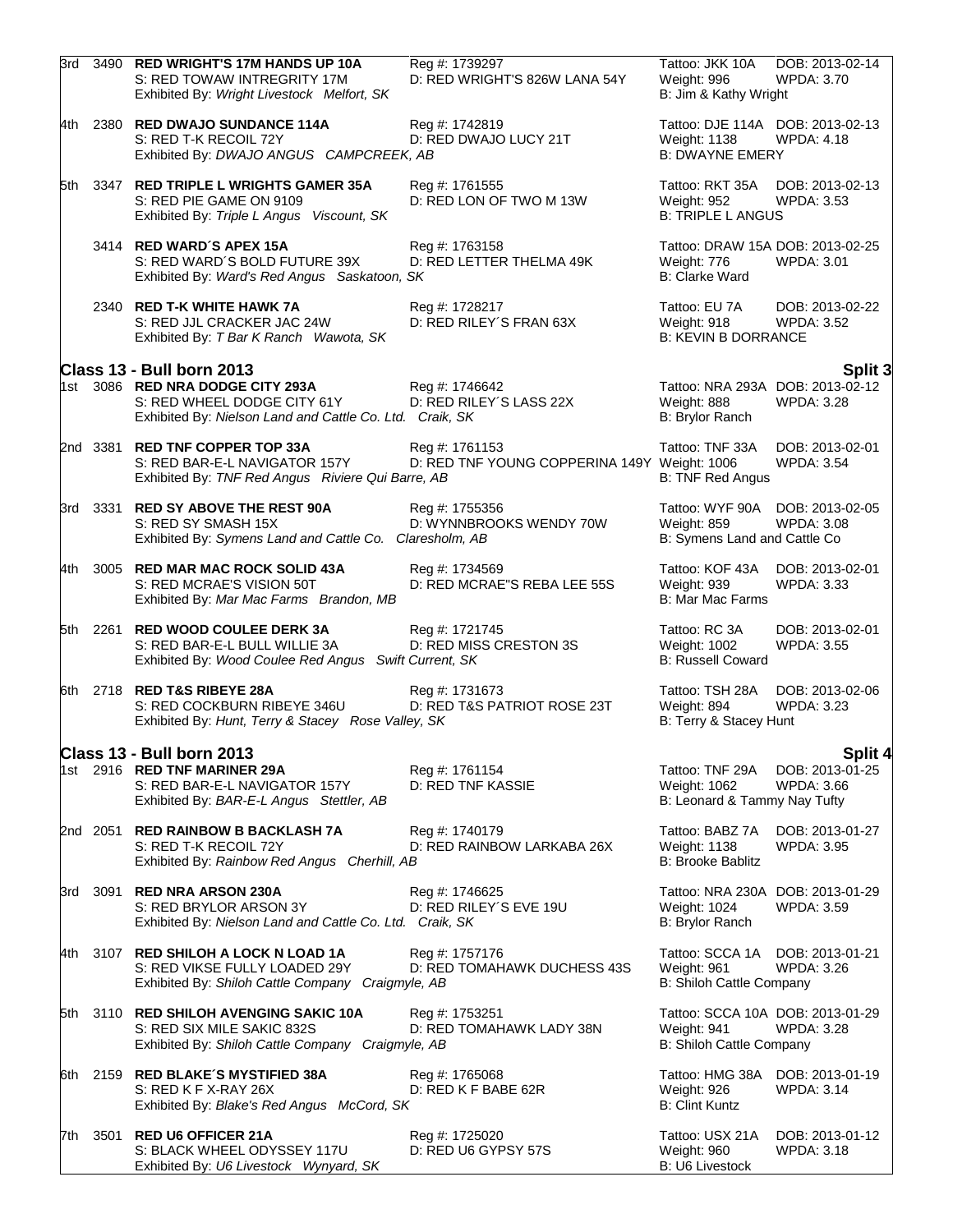| 8th.        |      | 2763 RED TWIN HERITAGE HUSTLE 7A<br>S: RED HOWE HUSTLE 13X<br>Exhibited By: Twin Heritage Farms Sheho, SK                                                                                                                                | Reg #: 1744772<br>D: RED TWIN HERITAGE DES D 264R              | Tattoo: MTH 7A<br>Weight: 1047<br>B: Twin Heritage Farms - Michael<br>Kereluik       | DOB: 2013-01-17<br><b>WPDA: 3.53</b>                       |
|-------------|------|------------------------------------------------------------------------------------------------------------------------------------------------------------------------------------------------------------------------------------------|----------------------------------------------------------------|--------------------------------------------------------------------------------------|------------------------------------------------------------|
|             |      | 9th 3111 RED SHILOH ACTIVE MISSION 4A<br>S: RED LJC MISSION STATEMENT P27<br>Exhibited By: Shiloh Cattle Company Craigmyle, AB                                                                                                           | Reg #: 1753314<br>D: RED TOMAHAWK ROSETTE 57S                  | Tattoo: SCCA 4A<br>Weight: 924<br>B: Shiloh Cattle Company                           | DOB: 2013-01-24<br>WPDA: 3.16                              |
|             |      | <b>Class 14 - Junior Division Calf Champion and Reserve Calf Champion Bull</b>                                                                                                                                                           |                                                                |                                                                                      | Split 0                                                    |
|             |      | 1st 2153 RED BLAIRSWEST INTENSITY 29A<br>S: RED CORNER CREEK CASH2R<br>Exhibited By: Blairswest Land and Cattle Drake, SK                                                                                                                | Reg #: 1731950<br>D: RED BLAIR'S SUGRLAND 5X                   | Tattoo: MJNB 29A DOB: 2013-03-01<br>Weight: 950<br>B: Maguire Blair                  | <b>WPDA: 3.74</b>                                          |
|             |      | 2nd 2498 RED SIX MILE & CO JAGGER 780A<br>S: RED MRLA NEW ERA 87Y<br>Exhibited By: Six Mile Ranch Ltd. Fir Mountain, SK<br>Additional Owner: BREED CREEK RANCH<br>Additional Owner: TRIPLE L ANGUS<br>Additional Owner: WRIGHT LIVESTOCK | Reg #: 1748113<br>D: RED SIX MILE CHTA 702W                    | Tattoo: SIXM 780A DOB: 2013-03-13<br>Weight: 940<br>B: Six Mile Ranch                | <b>WPDA: 3.88</b>                                          |
|             |      | Class 15 - Intermediate Division Calf Champion and Reserve Calf Champion                                                                                                                                                                 |                                                                |                                                                                      | Split 0                                                    |
| <b>Bull</b> |      | 1st 2503 RED SIX MILE TAURUS 519A<br>S: RED SIX MILE GAME FACE 164Y<br>Exhibited By: Six Mile Ranch Ltd. Fir Mountain, SK                                                                                                                | Reg #: 1736826<br>D: RED SIX MILE SHAWNEE 116T                 | Tattoo: SIXM 519A DOB: 2013-02-14<br>Weight: 912<br>B: Six Mile Ranch                | <b>WPDA: 3.39</b>                                          |
|             |      | 2nd 3492 RED WRIGHTS 17M ALL STATE 11A<br>S: RED TOWAW INTEGRITY 17M<br>Exhibited By: Wright Livestock Melfort, SK<br>Additional Owner: Bar 76 Ranch Inc.                                                                                | Reg #: 1740206<br>D: RED WRIGHTS VANESS 1Y                     | Tattoo: WRA 11A DOB: 2013-02-20<br>Weight: 976                                       | <b>WPDA: 3.71</b><br>B: Jim Wright & Harold & Tracy Wright |
|             |      | <b>Class 16 - Senior Division Calf Champion and Reserve Calf Champion Bull</b>                                                                                                                                                           |                                                                |                                                                                      | Split 0                                                    |
|             |      | 1st 2916 RED TNF MARINER 29A<br>S: RED BAR-E-L NAVIGATOR 157Y<br>Exhibited By: BAR-E-L Angus Stettler, AB                                                                                                                                | Reg #: 1761154<br><b>D: RED TNF KASSIE</b>                     | Tattoo: TNF 29A<br>Weight: 1062<br>B: Leonard & Tammy Nay Tufty                      | DOB: 2013-01-25<br><b>WPDA: 3.66</b>                       |
|             |      | 2nd 2051 RED RAINBOW B BACKLASH 7A<br>S: RED T-K RECOIL 72Y<br>Exhibited By: Rainbow Red Angus Cherhill, AB                                                                                                                              | Reg #: 1740179<br>D: RED RAINBOW LARKABA 26X                   | Tattoo: BABZ 7A<br>Weight: 1138<br><b>B: Brooke Bablitz</b>                          | DOB: 2013-01-27<br>WPDA: 3.95                              |
|             |      | Class 17 - Bull born Jan 1- Jun 30, 2012                                                                                                                                                                                                 |                                                                |                                                                                      | Split 1                                                    |
|             |      | 1st 3003 RED MAR MAC INITIATIVE 31Z<br>S: RED COCKBURN RIBEYE 346U<br>Exhibited By: Mar Mac Farms Brandon, MB                                                                                                                            | Reg #: 1697708<br>D: RED MCRAE'S RUBY 10T                      | Tattoo: KOF 31Z<br>Weight: 1865<br>B: Mar Mac Farms                                  | DOB: 2012-01-26<br>WPDA: 2.85                              |
|             |      | 2nd 3448 RED WILBAR OVER THE TOP 825Z<br>S: RED TER-RON RELOAD 703T<br>Exhibited By: Wilbar Farms Dundurn, SK                                                                                                                            | Reg #: 1700703<br>D: RED WILBAR BRDINA 638S                    | Tattoo: BW 825Z<br><b>Weight: 1740</b><br>B: Bryan & Tracy Willms                    | DOB: 2012-02-15<br><b>WPDA: 2.74</b>                       |
| 3rd         | 2569 | <b>RED WILDMAN NORRIS 201Z</b><br>S: RED WILDMAN CHUCK NORRIS 012X<br>Exhibited By: Hall's Cattle Co. Craven, SK<br>Additional Owner: Wildman Livestock                                                                                  | Reg #: 1679834<br>D: RED WILDMAN SOAPY 721T                    | Tattoo: BGW 201Z DOB: 2012-02-14<br><b>Weight: 1848</b><br><b>B: Brett G Wildman</b> | <b>WPDA: 2.91</b>                                          |
|             |      | 3438 RED WILDMAN CURVE 207Z<br>S: RED LAZY MC DETOUR 2W<br>Exhibited By: Wildman Livestock and Brylor Ranch Sangudo, AB<br>Additional Owner: Brylor Ranch, Pincher Creek, ALTA.                                                          | Reg #: 1679840<br>D: RED WILDMAN MISS STOCKY 001X Weight: 1709 | Tattoo: BGW 207Z DOB: 2012-02-23<br>B: Brett G. Wildman                              | <b>WPDA: 2.73</b>                                          |

## **Class 18 - Bull born Jul 1- Dec 31, 2012**